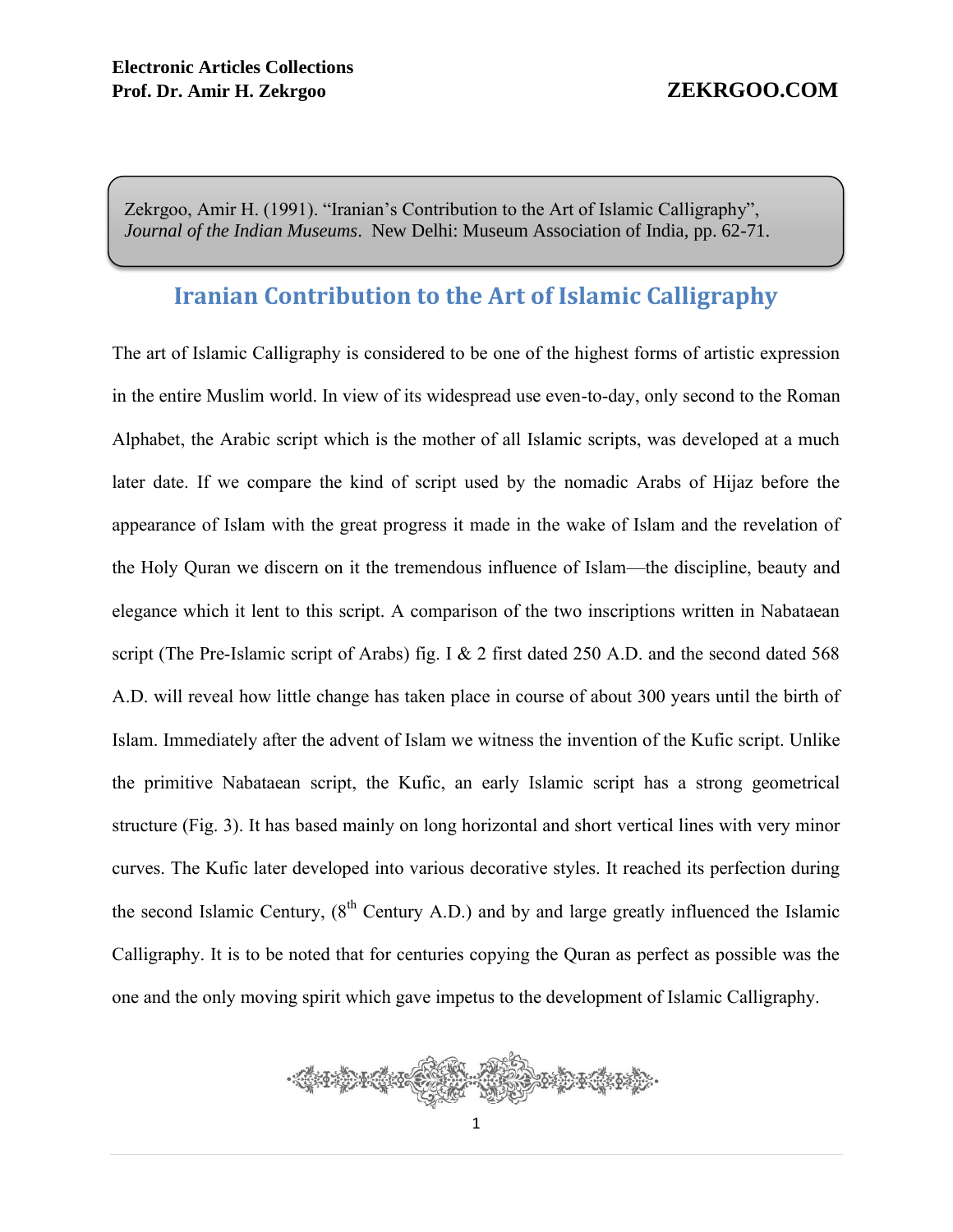### **The Six Styles of Cursive Writing**

As Islam began to spread throughout the world, the need for new and more suitable scripts besides the Kufic was felt. The six styles which came into being are known in Arabic as *Al-Aqlamul-Sitta*, and in Persian and Turkish as *Shish Qalam*. The cursive scripts were subjected to strict Calligraphic rules by Ibn-Muqlah (d. 940 A.D.) Ibn Muqlah originally hailed from Pars (Persia) and served as Wazir (Minister) in the courts of three Abbasid Caliphs. The scripts designed by Ibn Muqlah gained beauty and grace at the hands of succeeding master calligraphers like Ibnul-Bawwab (d. 1022 A.D.), the great Yaqootul Musta' semi (d. 1298 A.D.). Sheikh Hamdullahal Amasi (d. 1520 A.D.) and Hajiz Uthman (d. 1698 A.D.). The six styles referred to above are designated as Thulth, Naskh, Muhaqqaq, Rayban, Tawqi and Riga. Out of these, the Thulth and the Naskh are of prime importance and are more widely adopted. The other four have close affinity with the former two (Fig. 4,5,6).

The Naskh script also known as the Qur'anic script succeeded the Thulth and in times to come grown to be the most important style of calligraphy in its religious sense. Since the time the Naskh was introduced, copies of the Quran have been calligraphed in this style in greatest number than in all other Islamic scripts. The reason is that the Naskh is more crystallized, more balanced, more well-spaced and above all more legible than others. This unique quality of the Naskh made it the most appropriate script for God's words. As by this time Islam had spread to other land's, a script structurally as complete and perfect as the Naskh was of vital importance.

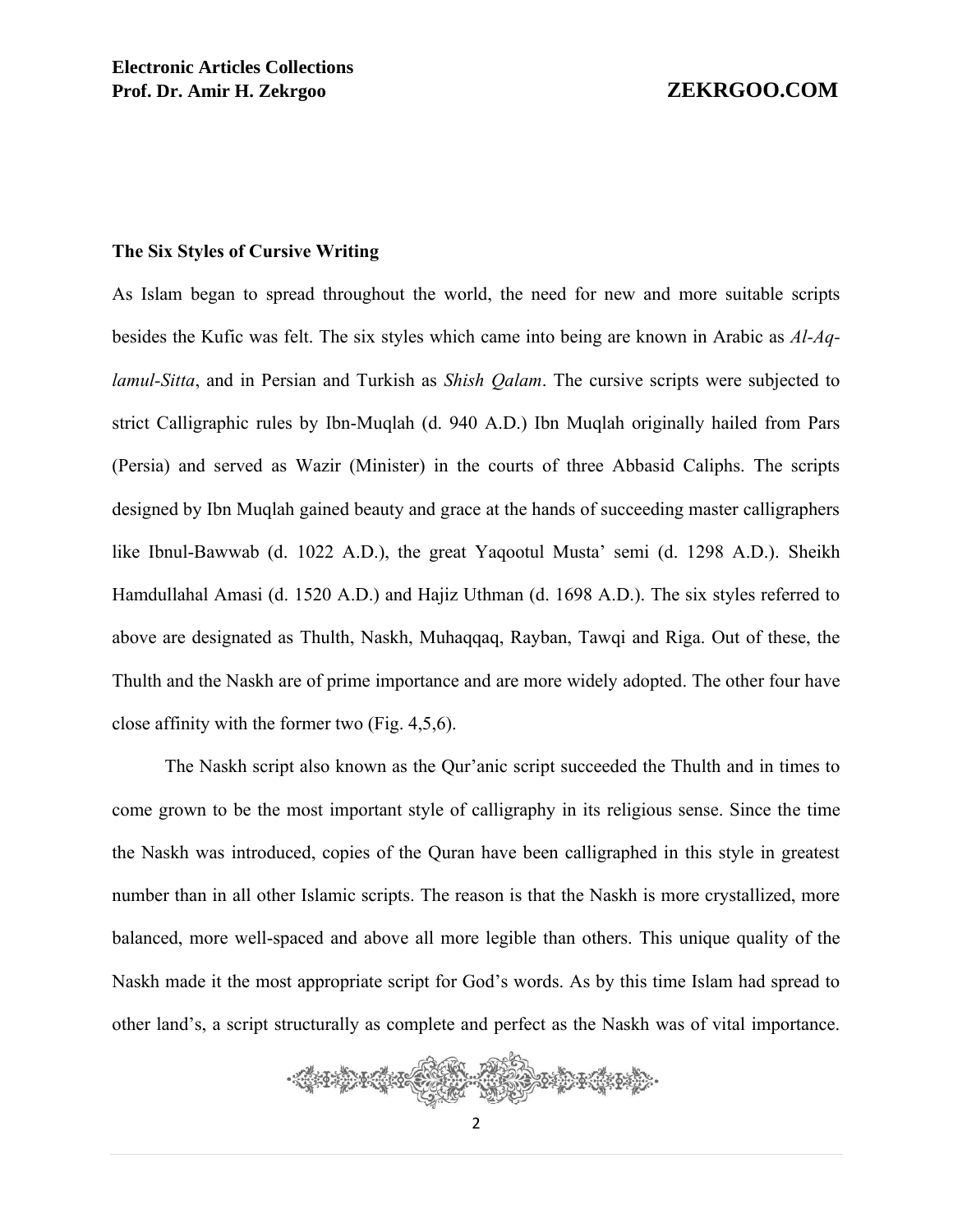Well disposed, organized and balanced this script reduced to minimum the misinterpretation of the Quran (Fig. 5).

Having less straight and stiff lines and relying more on beautiful curves, Thulth had a lot of potential to be adopted as an outstanding decorative script, and that is exactly what happened. Although the copies of the Qur'an were still calligraphed in the Kufic, the Tulth at later stages was used as the most popular script for calligraphing the tide, heading and colophones of the chapters of the Holy Quran. The Thulth is still the best choice for decorating the façades and gate tops of *Masjids* both in the form of stone carving and inlay tile work (Fig. 6).

## **Influence of the Iranian Aesthetics on the Art of Calligraphy**

Iran is a country with a rich ancient heritage and artistic tradition. One can hardly find an Islamic society the world over that had not been influenced by Iranian art, culture, language and civilization. Islamic art and for that matter the calligraphic art was no exception. Though some scholars have argued and produced evidences as to the influence of the ancient  $D$ in-Debireh<sup>1</sup> script of Persia on the development of the Kufic script but this article is intended to discuss and deal with the later contributions i.e. the invention of new Iranian scripts namely Taliq, Nastaliq and Shikastah.

 $\overline{a}$ 



 $1$  Din-Debireh was the script in which Avesta, the holy book of the Zoroastrains was written.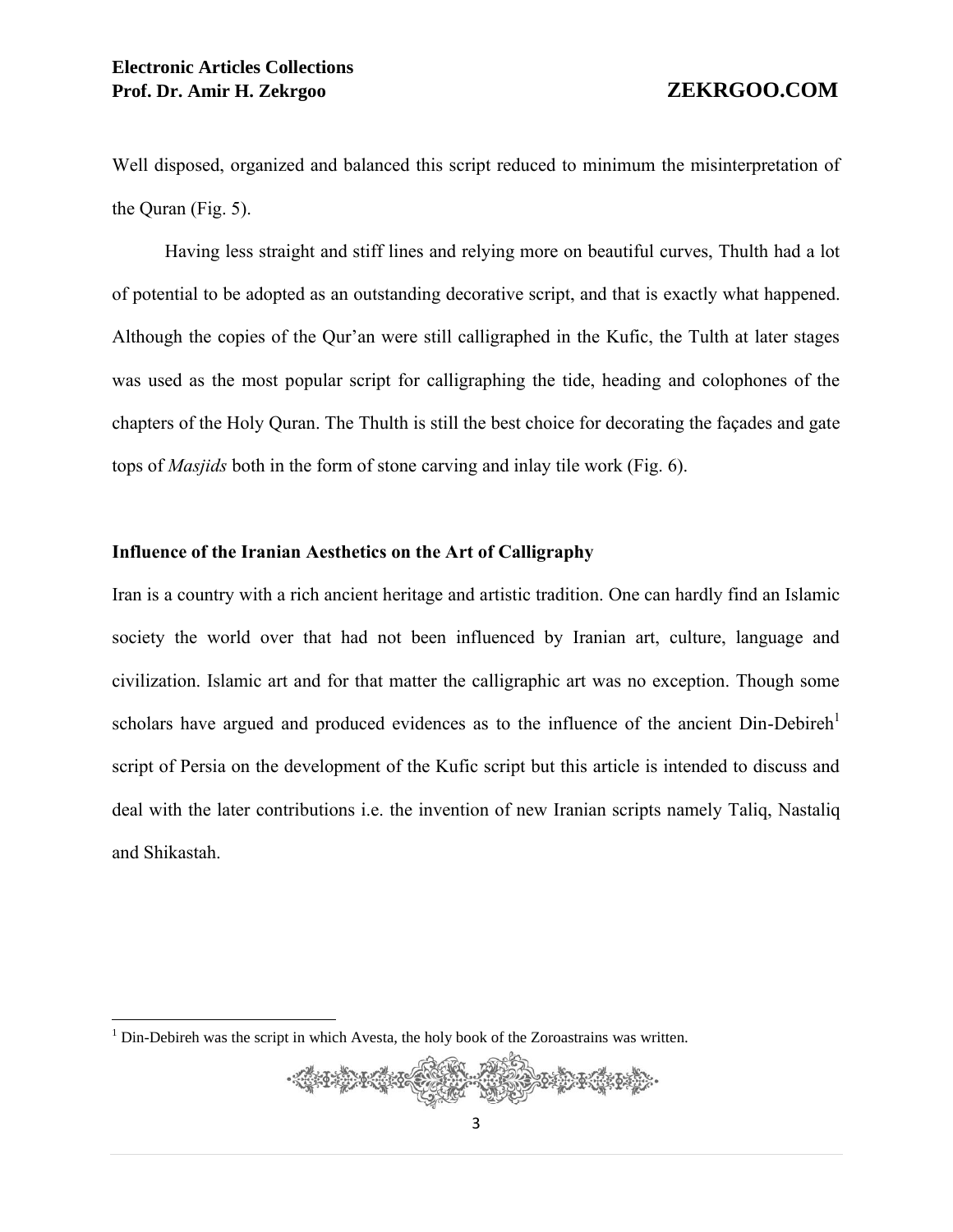## **The Taliq**

The Taliq script is of entirely Persian origin despite the fact that historically it came into being after the Naskh having quite different aims and objects. The Taliq script in the beginning i.e. seventh Islamic century, had close affinity with the Tawqi and the Riqa but its feature gradually changed. The following two major reasons account for this change.

- (a) Geographical and Cultural; and
- (b) Application.

(a) As the Iranians had their own script, which is believed even to have influenced the Kufic, they naturally in the course of switching over to a new script, preserved some of the structural qualities of their traditional writing which consequently brought about certain changes in the new script. These changes introduced the Persian Aesthetic; to the art of Islamic calligraphy. So the Geographical parameter was an important factor by itself.

(b) The application or the practical use of the script is another dimension which is in no way less important than the Geographical factor. It has been explained earlier that copying the holy Quran and other religious texts was the most important element that caused the development of Islamic Calligraphy and brought into being new scripts. At this stage the Islamic calligraphy besides being an artistic or cultural expression of a particular human society may rather be called a religious script.

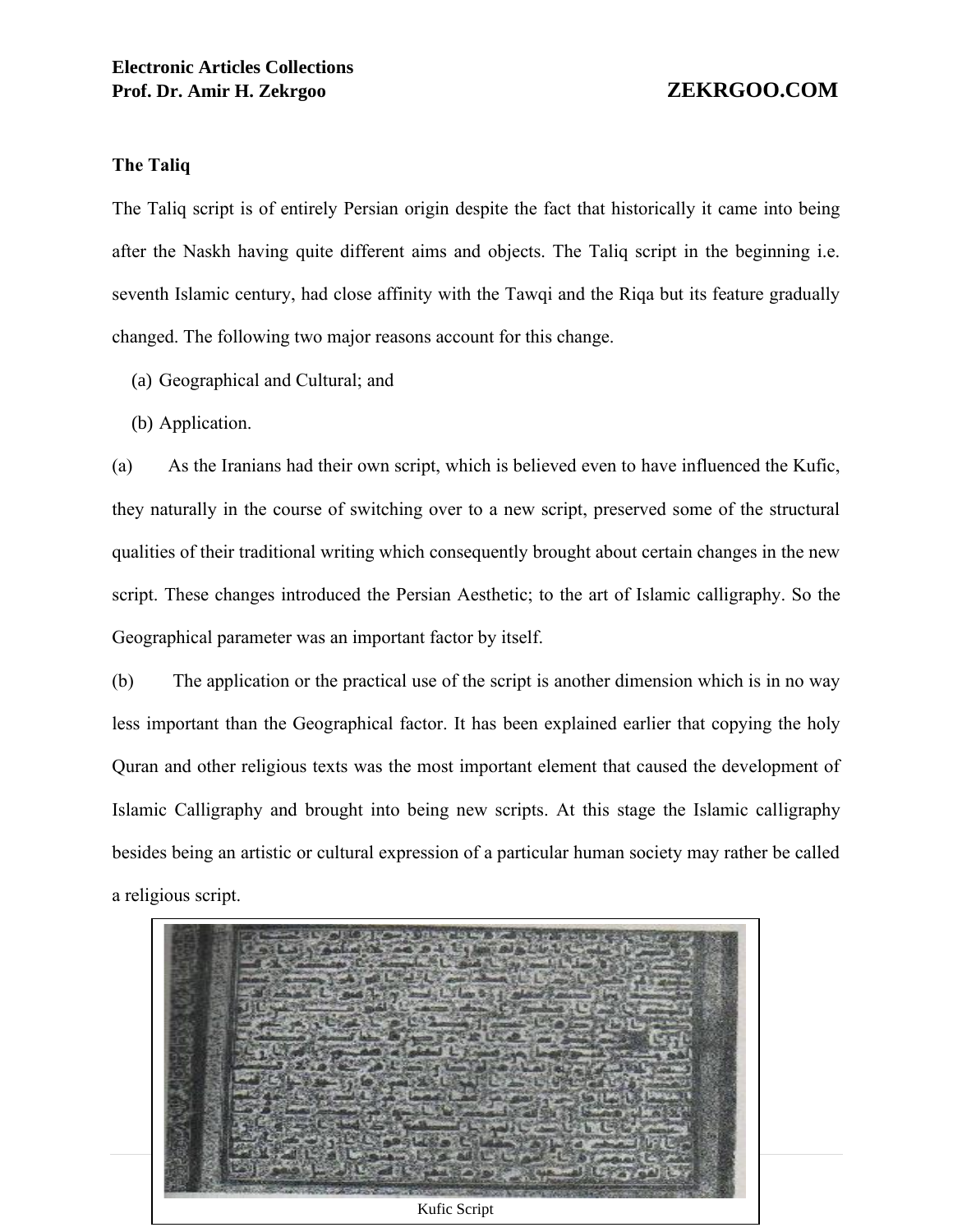



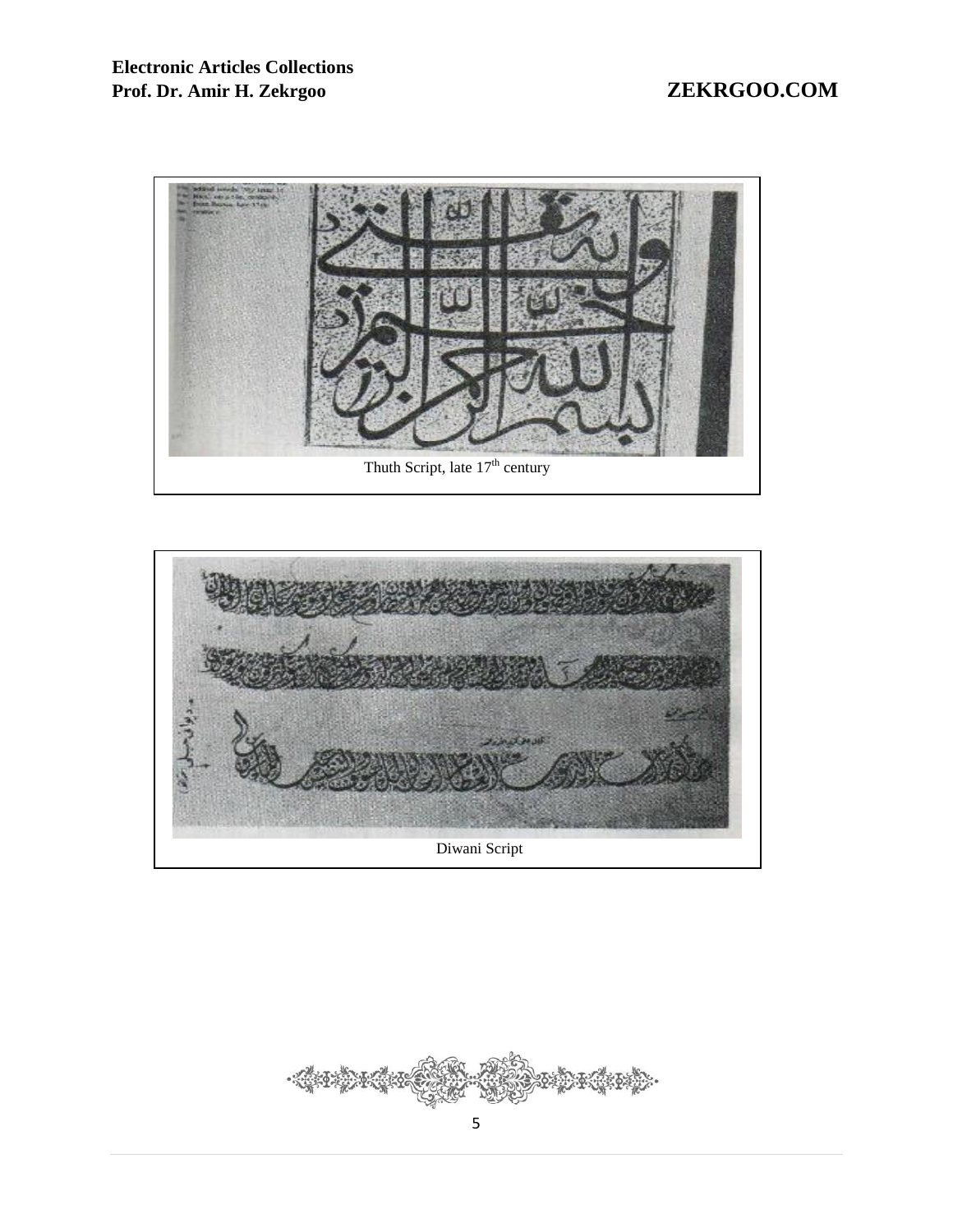

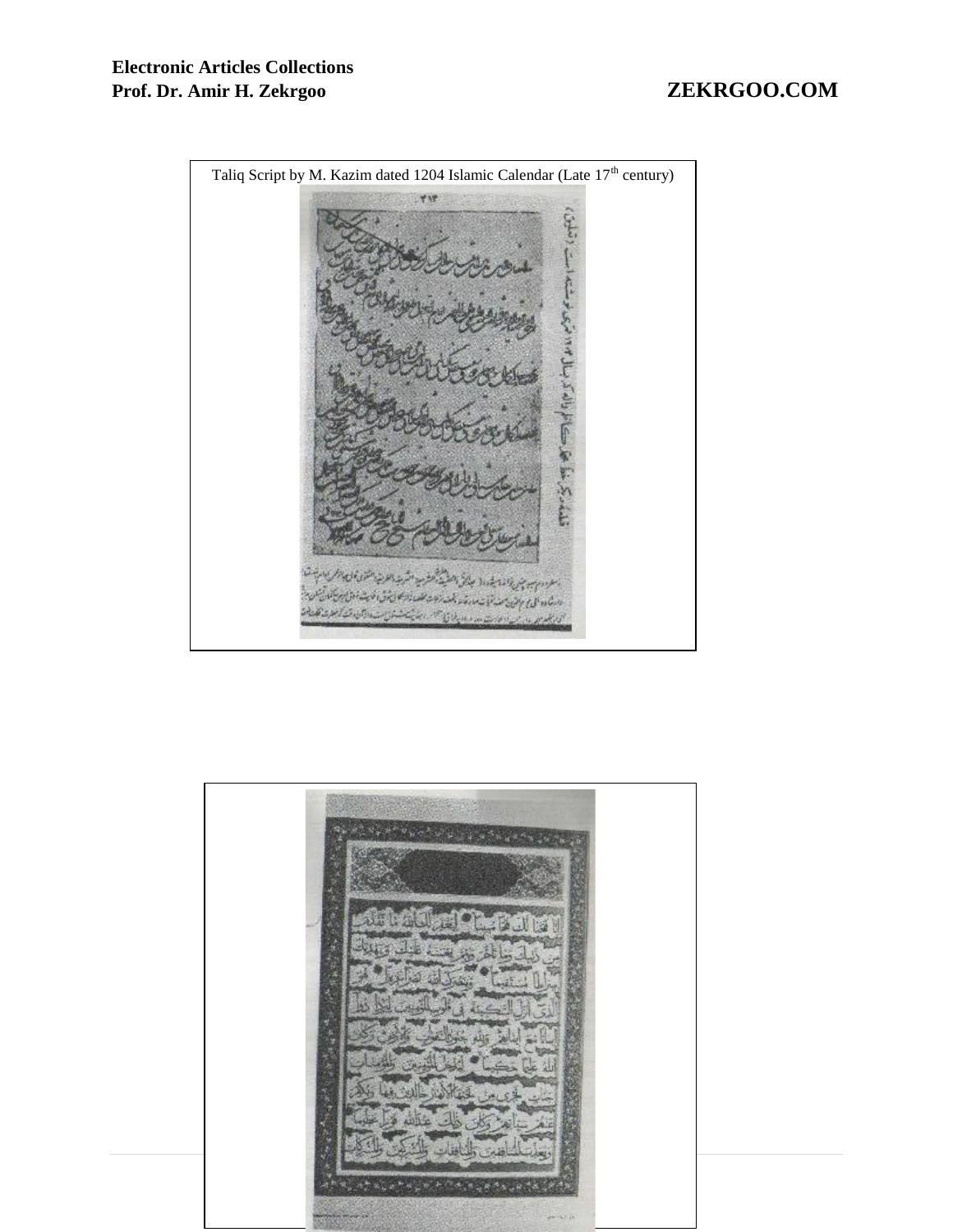

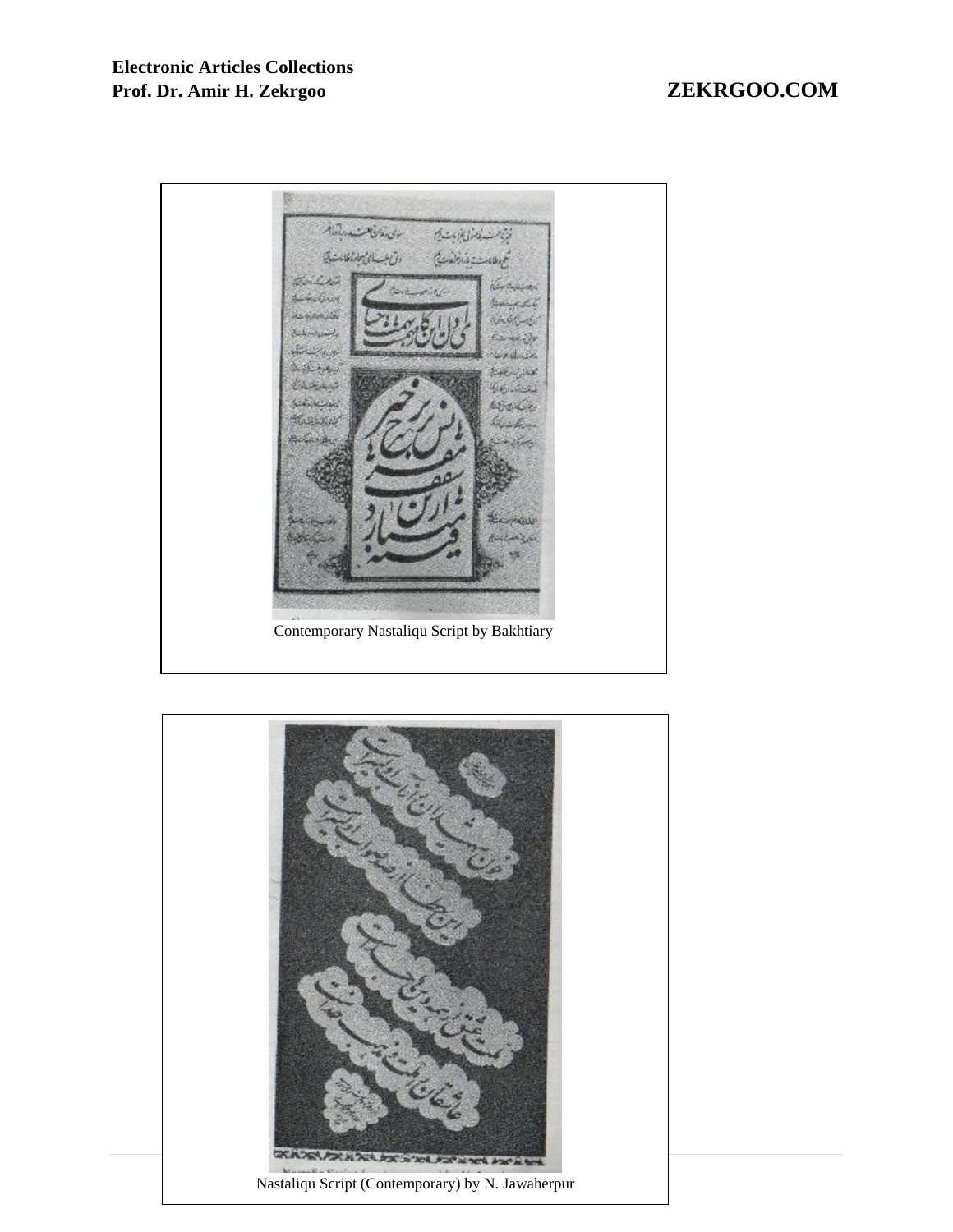

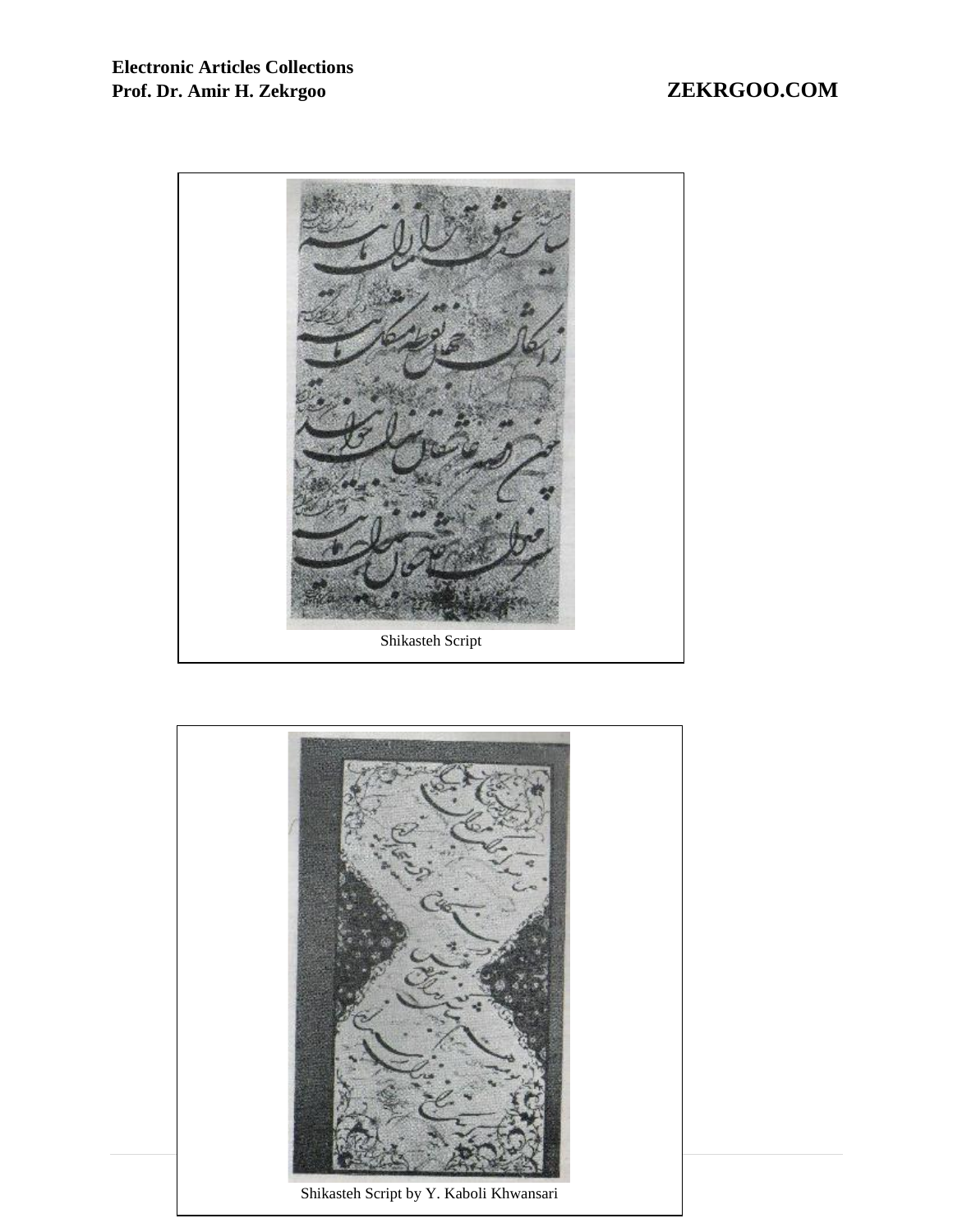

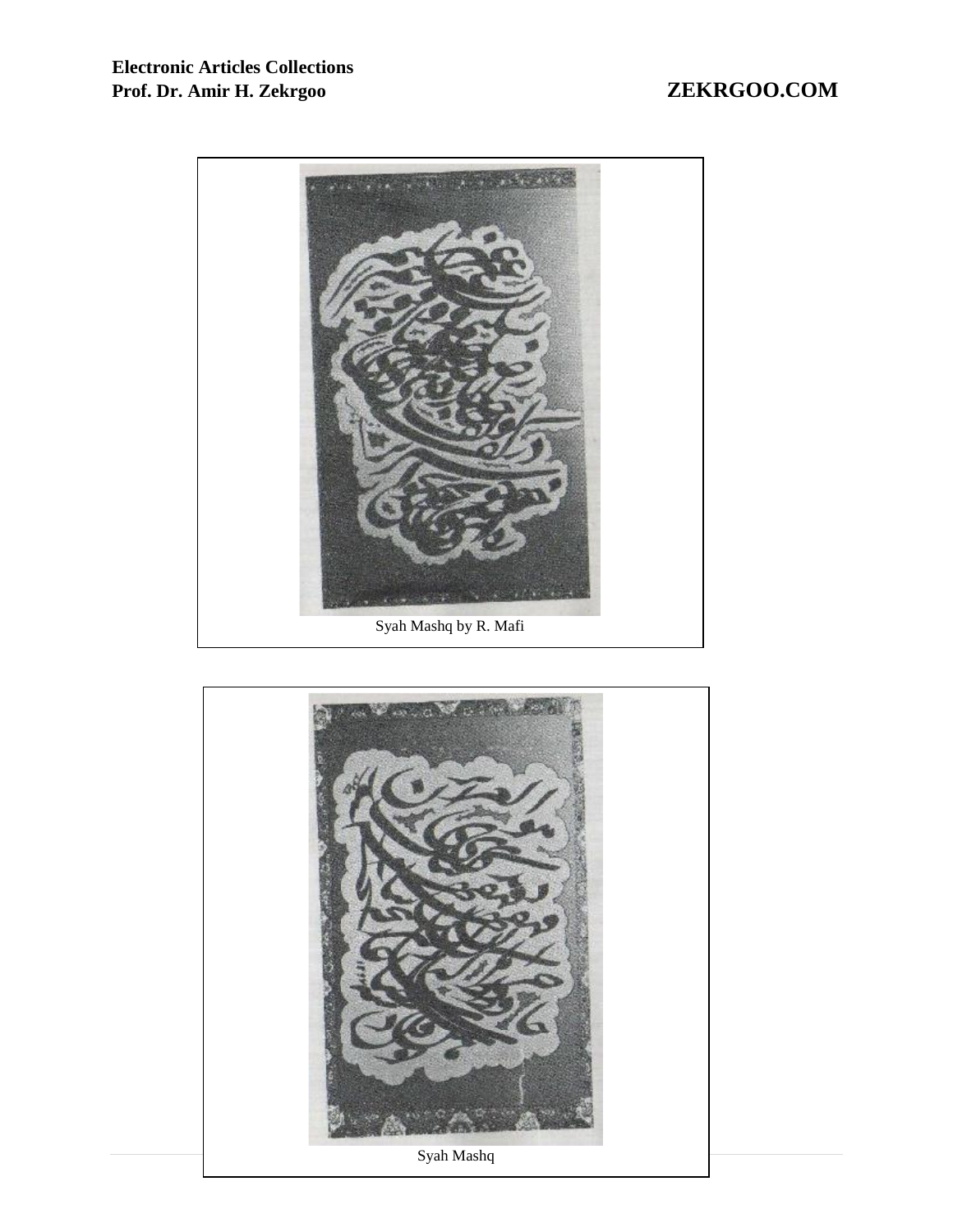Hence naturally every effort was made to develop and beautify this art; but as time went on the horizon of the practical use of the script opened up. The scripts that were used in the past failed to respond to the requirements of day to day life, official use and better letters as they were too slow. Therefore, the Taliq which suited the ever growing bulk of writing produced in Iran of that time came into being. (Fig. 7)

The Taliq script was very popular so far as the maintenance of the royal account books and the proceedings of the judicial courts were concerned. Ibn Khaldun (d. 808 A.D) writes "Among the contemporary Katibs it has become a habit that they connect some of the parts of the words and deliberately eliminate some letters that is not known by anyone except themselves and others will get confused. These are the writers of the royal account books and juridical register books". (Ibn-i-Khaldun: The Introduction: Chapter 30). The above statement reveals the importance of the new script and the role it played in the contemporary new social system. The Taliq later developed into a new decorative script called Diwani. (Fig…).

### **Nastaliq**

The next outstanding script to follow the Taliq and which later became the most popular script was the Nastaliq. This new script elevated the art of Islamic Calligraphy to its highest peak of perfection. The word Nastaliq is actually an abbreviation of the compound word Naskh-Taliq. This name was correctly chosen as this new script had the merits of both the scripts without their dimerits. The Nastaliq script is as complete, balanced, well spaced and organized as the Naskh and having the same speed as the Taliq. This script deviated also all the complexities and

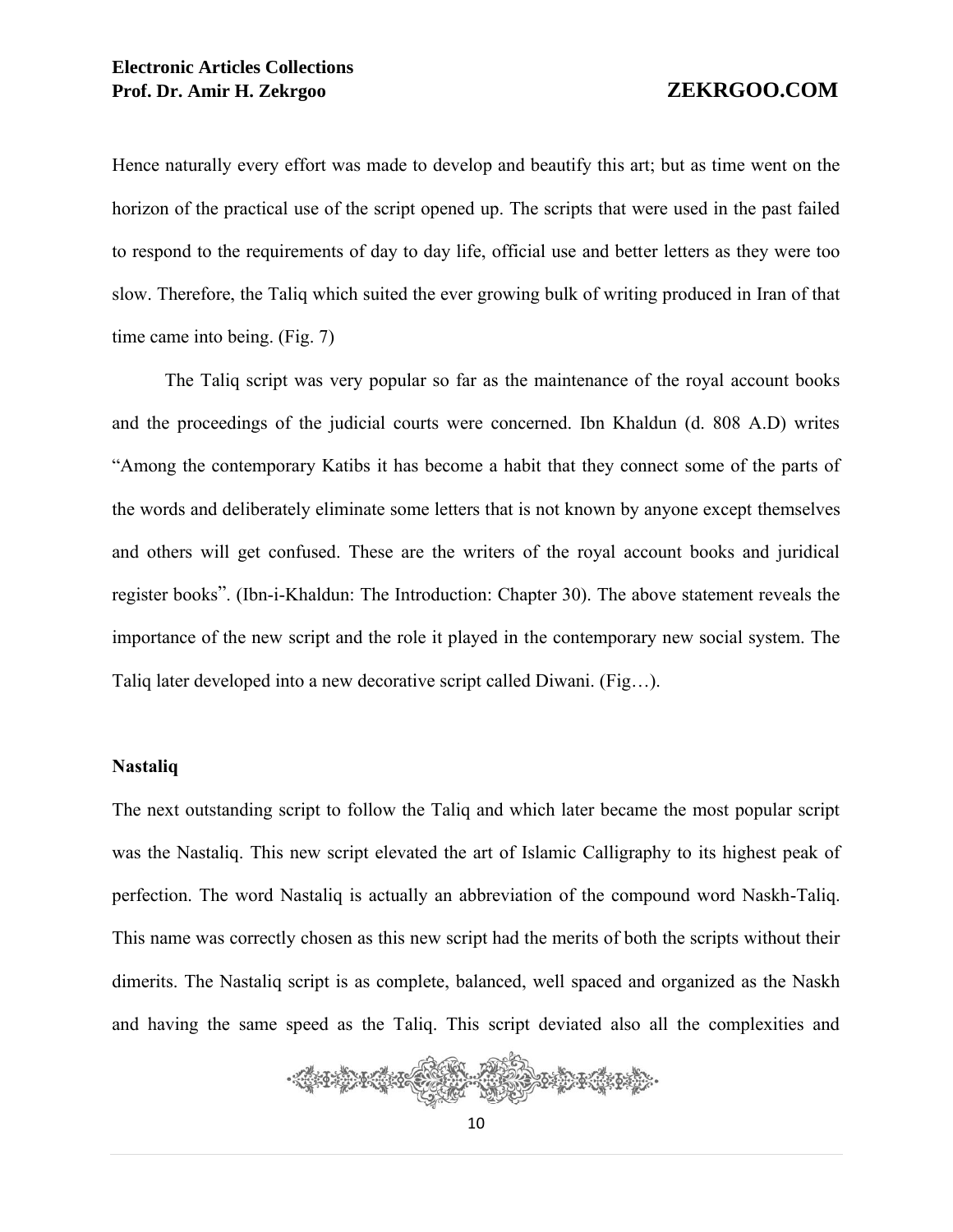imperfect round forms of the Taliq and made them simple and delicate. (Fig. 9, 10). The Nastaliq script first appeared at the Second Half of the eighth Islamic century and; later in the skilful hands of Mir Ali of Tabriz got organized. Mir Ali, therefore, is known as the inventor of the Nastaliq script.

The Iranians, after switching over from their old Pahlavi script to the Arabic script, had to add four more letters to the twenty eight Arabic alphabets. These four sounds i.e.  $\varphi$  (P)  $\pi$  (ch)  $\varphi$ (G) as pronounced at the end of the word garage and  $\mathcal{S}(G)$  as pronounced in the word give were therefore designed by Iranians using the forms already available in Arabic, so that the harmonious form of the whole system might be maintained. The Safavid period in Iran was the golden age of fine arts. During this period the art of Islamic Calligraphy like other fine arts, reached a high degree of beauty, delicacy and grace.

The Nastaliq, having most delicate and attractive curves, is a script of utmost structural as well as aesthetical balance. If free, flexible nature allows the calligrapher to adopt his artistic talent in an unlimited variety of compositions. Therefore, the Khursi Bandi (compositional structure) though was always an inseparable element of Islamic calligraphy, by the introduction of the Nastaliq, was raised to a high status. The Nastaliq is said to be the most difficult of all Islamic scripts to aspire to perfection. By the introduction of the Nastaliq, it is believed the art of Islamic calligraphy reached its peak and since then no great contribution has been made to this delicate Art.

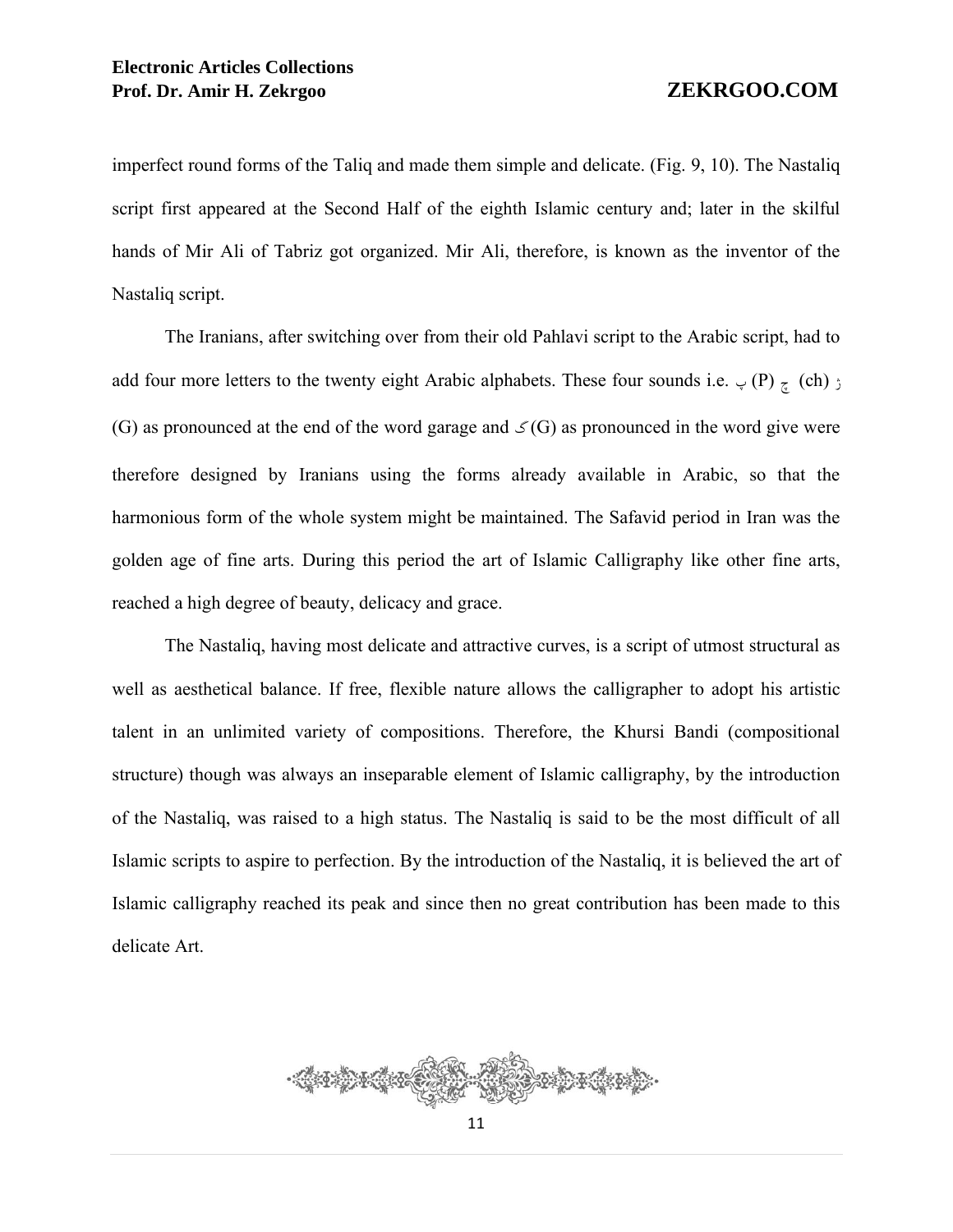### **The Nastaliq in the Indian Sub-Continent**

The Indians and the Iranians besides springing from the same origin, shared together about one thousand years of their history. A thorough and judicious study of India's history and cultural heritage is almost impossibility without consulting and benefitting from an enormous bulk of Persian books and manuscripts. Persian had been the court language and the main source of knowledge and learning in the sub-continent for about 800 years. It was but natural that this script became the most prominent script. Along with the language and the script, the arts related to them i.e. illumination, book binding, book illustration etc. became popular and a large number of artists were engaged in producing such works of art. History bears testimony to the wide appreciation and recognition of the Nastaliq script in India.

The people accepted it and the Emperors patronized it. In fact the Mughal emperors not only patronized and encouraged this art but some of them were good calligraphers of their own time. Babur, Shah Jahan, Aurangzeb and Bahadur Shah Zafar were outstanding calligraphers. The History of Islamic Calligraphy owes much of its greatness to the works produced under the patronage of these great patrons. Murraqa-e-Gulshan, for example, is a valuable Album produced dining the reign of Shah Jahan, which contains beautiful Nastaliq specimens along with a large number of Miniature paintings and designs. This Album is considered to be an important source of information for the scholars studying the cultural heritage of the Muslim India. When Urdu was born, it took up the Nastaliq script as its own. The Nastaliq is still a very popular script in Iran, Afghanistan, Pakistan and India. In Iran especially after the Islamic Revolution of 1979 the art of Islamic calligraphy received a lot of attention, and the Nastaliq is often adopted by the

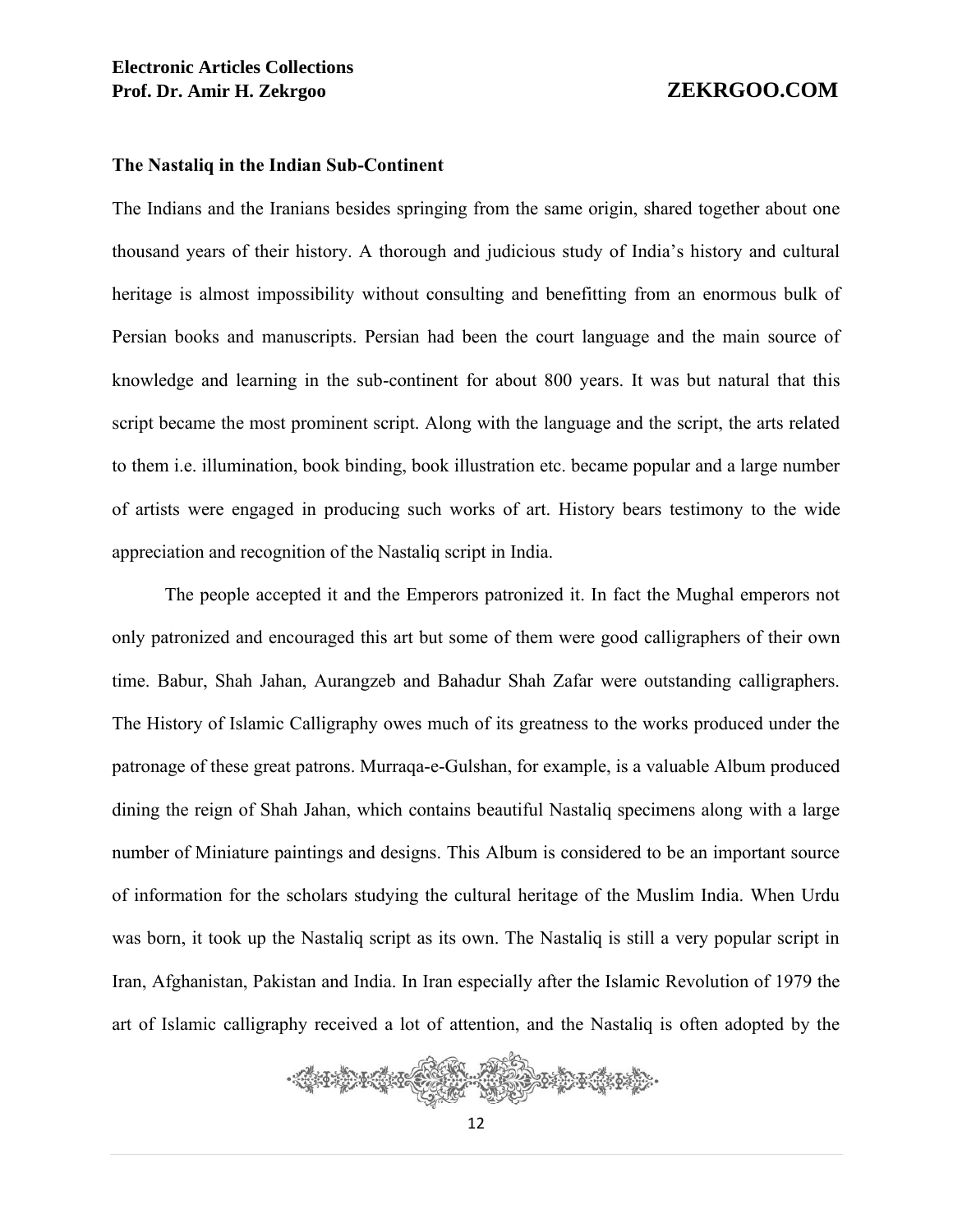artists as a medium of artistic expression. Many canvases have been produced during the past two decades using calligraphic elements as pictorial motifs thus bringing the art of Islamic calligraphy to a new stage of artistic approach.

## **The Shikasteh**

The Shikasteh is the latest calligraphic style invented by the Iranians. The word 'Shikasteh' means 'broken'. The Shikasteh at the beginning was nothing but Nastaliq written speedily by the official secretaries during the  $11<sup>th</sup>$  Islamic century (16<sup>th</sup> century A.D.) as a result of which some letters were written in a broken form and some of them were joined together as a result of writing speedily. This new way of writing became very popular in the official paper works. As the secretaries were normally good calligraphers of their time, the Shikasteh gained certain degree of beauty in their hands. At this stage the script was called Shikesteh Nastaliq (broken Nastaliq). Later, this new style which actually came to be written by breaking the rules and restrictions, thus giving more freedom to the artist, was accepted by the people as well as the calligraphers. In no time the Shikasteh, though maintaining its links with the Nastaliq, developed as an almost independent style (Fig. 11, 12).

The Shikasteh as most of the master calligraphers believe reached perfection in the hands of Darvesh Abdul Majid of Taleqan. He was followed by a number of calligraphers who tried to formulate certain rules for the Shikasteh script. Many calligraphers, it seems, were in favour of freedom rather than being trampled by rules. It is because of this fact that even about three

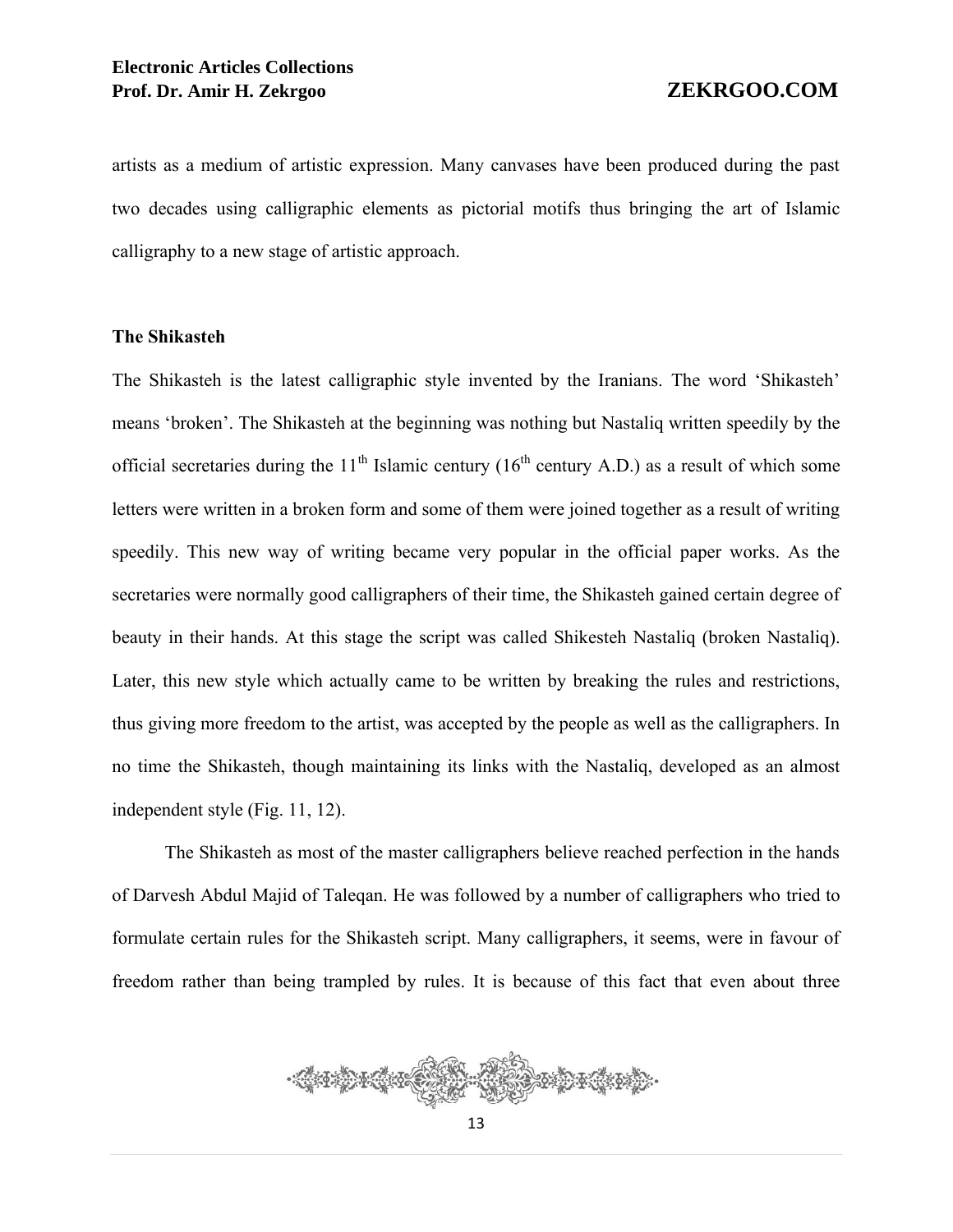hundred years of its existence, the Shikasteh, in spite of being very popular among the calligraphers and the people, does not have any defined and definite rules.

The Shikasteh script can definitely be considered as a very successful movement towards abstraction. It allowed the calligrapher to distort the forms of the original letters, and according to compositional requirements even connect the letters that as a rule may not be joined calligraphically. In the Shikasteh, the form receives more attention than the content. The script becomes more personal, therefore, more capable of representing feelings and emotions of the calligrapher. In many cases we find that the rule line and even the direction of writing become unimportant because the contents and other matters regarding principles of calligraphy are just excuses for creating a composition. At this stage we find the Shikasteh getting close to music, dance or an abstract painting as to say. The written matter, whatever it may be, emotional, spiritual matters or a poem, loses its identity in the dominating compositional harmony. Creating rhythm, movement, positive and negative space, is the most important aim of the artist and at a glance the page looks like a tracery of the rhythmic movement of the waves of ocean. One can obviously recognize that, in some of the works executed in the Shikasteh script, the intention of the calligrapher was mainly to create a pleasing composition rather than saying something or conveying a message through words.

Though the Shikasteh in its artistic form is widely used, but it is also popular with the people at large as a beautiful style of daily writing.

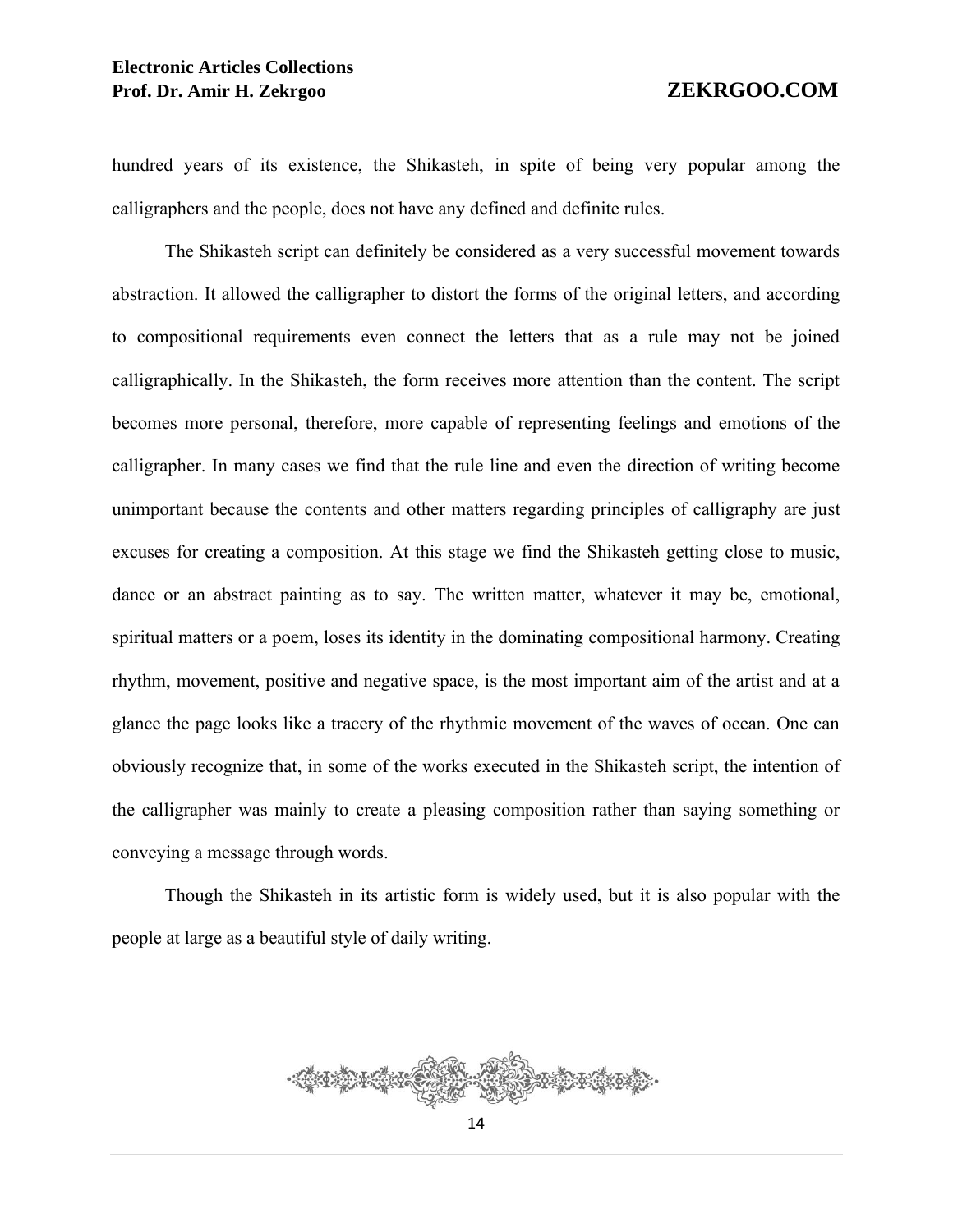### **The Siyah Mashq**

Extensive practice and hard work are called for to achieve expression in any style of Islamic calligraphy. Even after reaching the high level of mastery the calligrapher must use his hand constantly to stay in form and keep the command of the led pen.

The Syah Mashq the literal meaning of which is 'black (rough) practice' was the name of the paper filled with words and letters, repeating a certain alphabet several times and often overlapping of the words and letters in order to get the maximum use of the paper. The paper used for such exercises was often of cheap qualities or left-over of other works as they were not meant to be displayed and seen by the public.

As mentioned earlier, the art of calligraphy being closely associated with the Islamic faith was considered as a somewhat sacred art. The calligraphers were also extremely religious: poets, sufis etc. In the Siyah Mashqs they subconsciously wrote verses of their favorites or something sad or happy according to their mood. From this point of view the Siyah Mashq is very important, for by analyzing these works, the content as well as the form, the psychological dimension of the artist's personality can be gauged and studied (Fig. 13-14). Comparing different pieces of the Siyah Mashq is like comparing abstract paintings by different artists. Some of them are simple in composition having quite large area of negative space; in others the words are overlapping and woven together, the page is filled intensively with a wandering words and letters, very little space negative is used as if the artist was confronted with a difficult psychological problem. Unfortunately most of the old Siyah Mashqs are not signed or dated probably because from the artist's point of view they were only rough exercises. For a Muslim